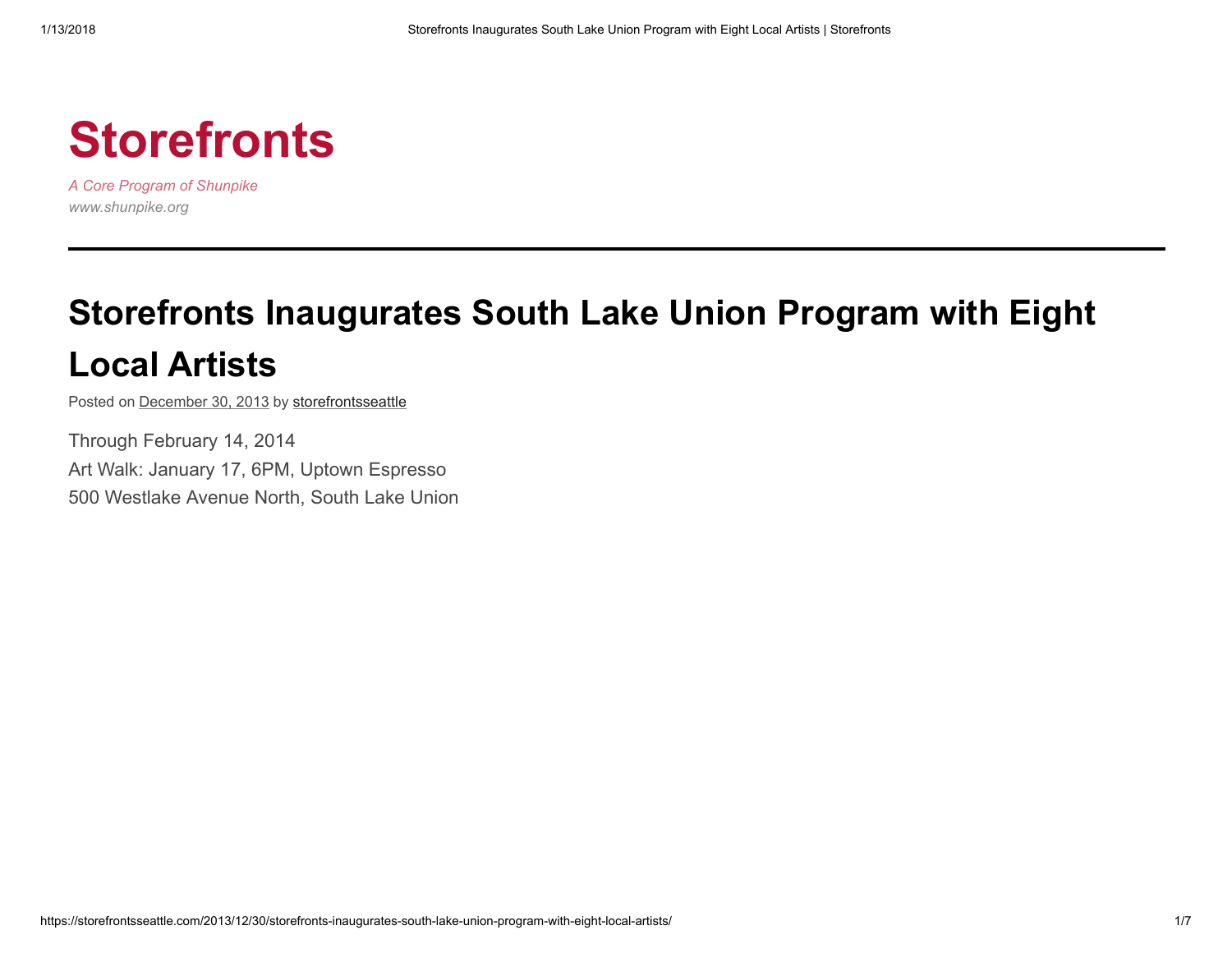

Storefronts artist Elizabeth Gahan in front of "Graphic Plume"

Shunpike is thrilled to announce our new Storefronts project in Seattle's South Lake Union neighborhood!

Eight local artists will be profiled in South Lake Union through February 14, 2014, with an informal art walk on Friday, January 17. Meet us at Uptown Espresso at 6PM for a casual tour around the neighborhood with participating artists on hand!

From an electronic drawing machine creating a drawing every week, cartoon owls, a gigantic chalkboard, and layered photographs of South Lake Union architecture over time, each artist brings their distinct vision to windows throughout the area. Featuring Brian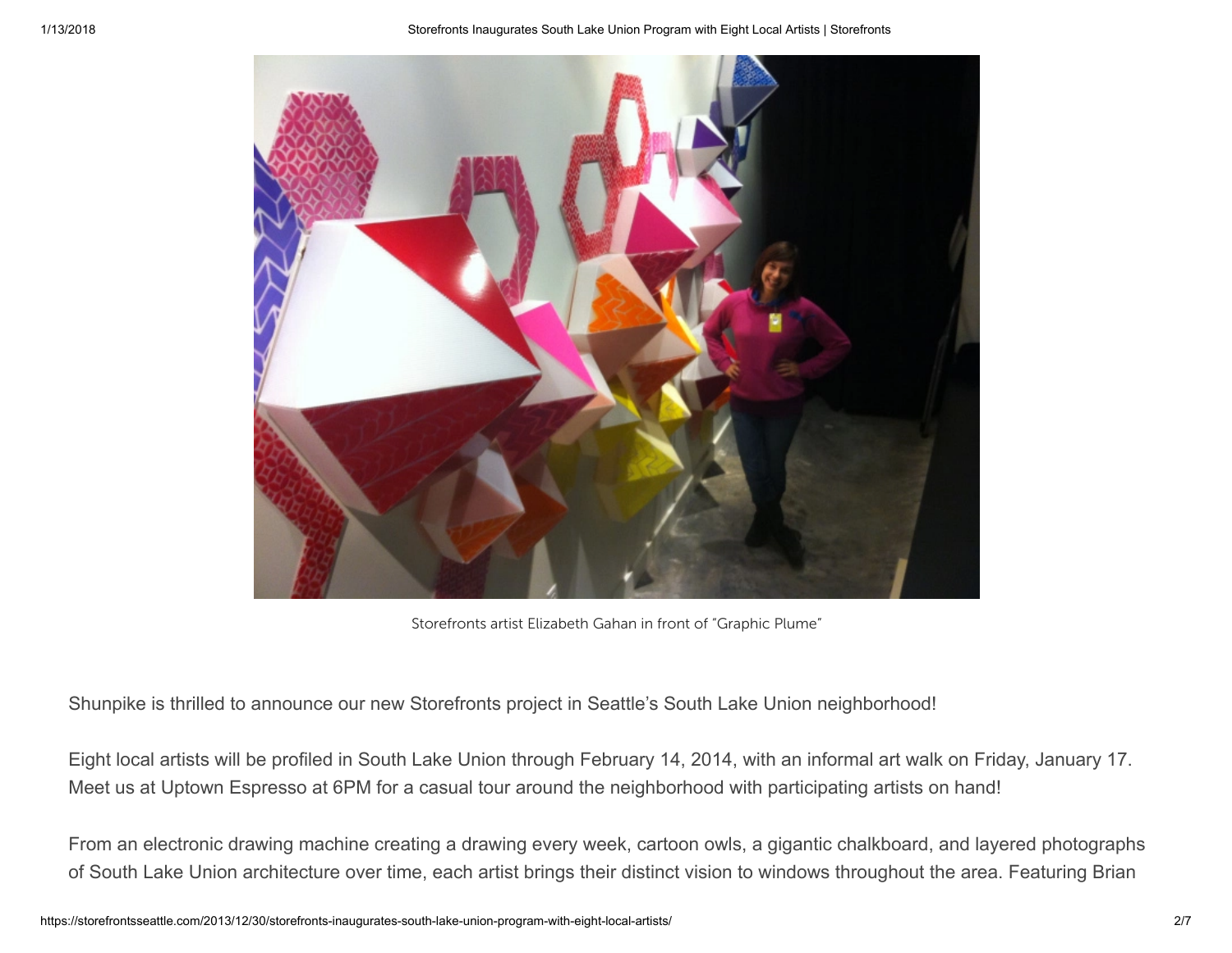Benfer, Zachary Burns, Elizabeth Gahan, Aaliyah Gupta, Clare Johnson, narboo, Robert Twomey, and Sylwia Tur.

# Brian [Benfer](http://www.brianbenfer.com/) Chalkboard

This project will involve installing one, or a series of impermanent "chalkboard/s" on the wall/s of the space. Essentially, the wall/s will be covered in black chalkboard paint, upon which I will rub a ceramic composite. The intention is that the rubbings will reveal markings that signify the history of the residual left behind from prior occupation. The premise of the project explores the ideas of history, education, and residue within the constructs of a space—the concept of "chalkboard" being a metaphor for conveying information (i.e. education).

# **[Zachary](http://zlburns.com/) Burns Layers**

South Lake Union is an interesting example of the changes and preservation that happen as a city evolves. The intersection of Mercer and Aurora has undergone many changes. Some of the buildings around it have been there for over 100 years while other are built and torn down every year. I have selected 3 buildings surrounding that intersection. The first is the Copier's Northwest building. Built in 1919 this building has remained mostly unchanged both visually and in use despite the changes around it. The second is the J.T. Hardeman Hat Co. building, which is now home of the School of visual concepts. This building is interesting because while it is visually unchanged from when it was built in 1920, it has been completely re-purposed. The third building is the former Hostess Cake bakery. Recently purchased out of bankruptcy by Franz Bakery, its fate is unclear. Set within the frame of the change around them, these three buildings, and others like them, question the choices we make to preserve the past while moving into the future.

# [Elizabeth](http://www.elizabethgahan.com/) Gahan Synthetic Growth

In "Graphic Plume," Elizabeth Gahan uses magazine ads and common synthetic materials, such as corrugated plastic, vinyl and spray paint, to create an installation informed by nature and pattern. The advertising content is fractured and obscured allowing the beauty of color and graphic design to remain like a plume of hexagons sweeping across the wall in the window space. The repetition of forms, vibrant colors and a prolific amount of reused materials in this work also suggests the potential for these forms to multiply and expand further.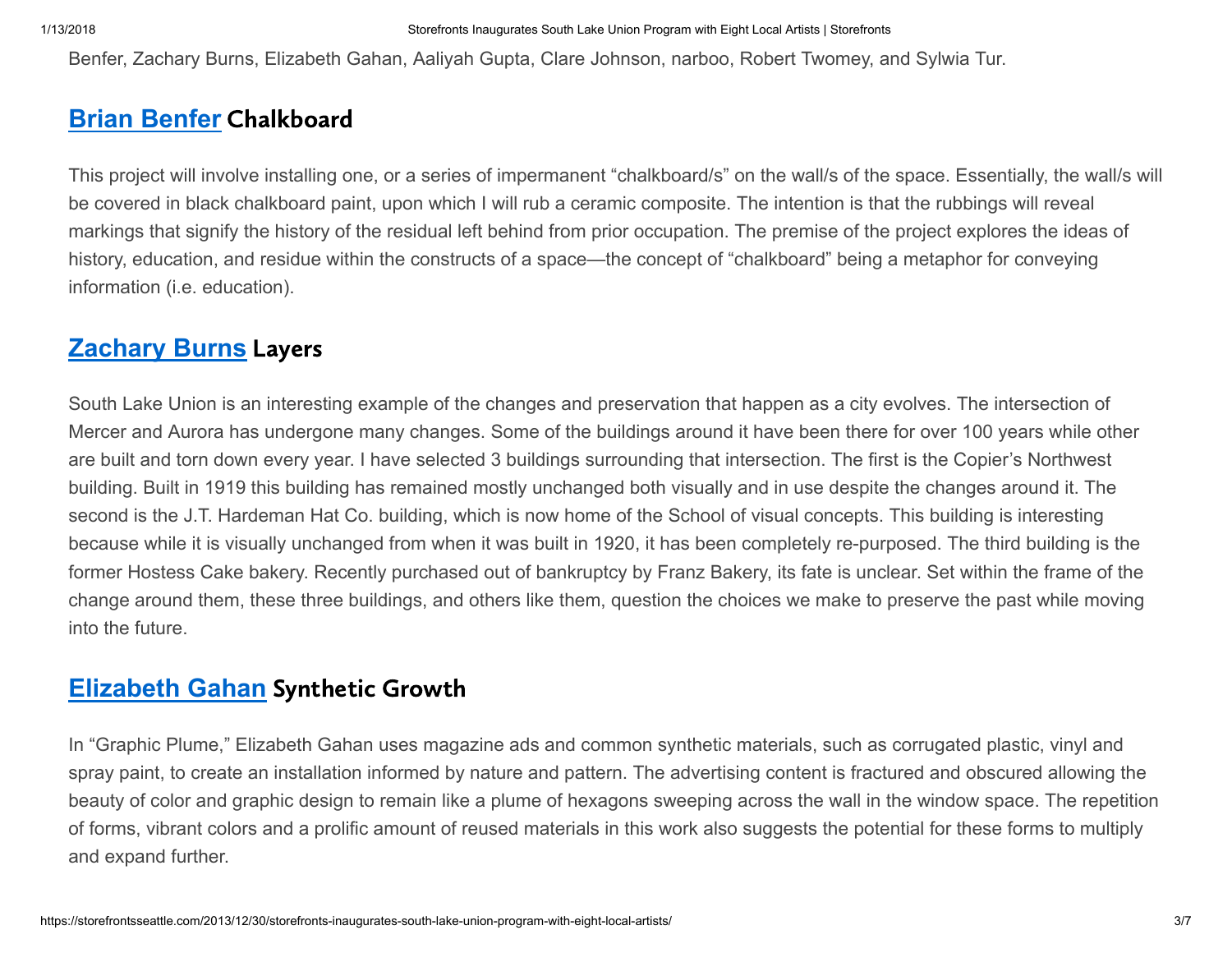# [Aaliyah](http://www.aaliyahgupta.net/) Gupta Weather

Weather has been a focus for me recently, because of its significant impact on my life here in the Northwest. Fall and winter bring storms and gusting wind, surging rivers and enormous waves, horizontal rain and hail. The swirls of wind and water enclose me at their epicenter, sometimes in a comfortable rhythm, other times in a frenzy of activity that echoes the chaos of the world. In the spring, the blanket of drizzling grayness is punctuated with moments of sparkling light. My body responds viscerally, craving the sun and its warmth. As the clouds give way to sparkling skies, I celebrate every moment of light and warmth, transcendent sunsets, cloud patterns, and the occasional sunburst.

My paintings are about nature and about life. The storms that rage around us. The shifting skies that periodically erupt in a blaze of color. The vortexes that we find ourselves in. The upheavals, natural and political, which impact our day-to-day existence.

### **Clare [Johnson](http://www.clarejohnson.com/)** Drawing From Literature

These drawings are all inspired by favorite pieces of writing, books I've read and re-read throughout different times in my life. The scenes in the art are designed to create the same overall feeling I get from each work of literature. Sometimes this includes imagery or landscapes I imagine being part of the setting; sometimes setting is only hinted at, or not addressed at all. In most instances, the drawing is not of any real concrete detail or scene from the book, but rather uses a mixture of elements to show the feelings, images, symbols or themes in my head as I read it. Each drawing is titled after a small fragment of writing from each book, a quote that particularly resonates with me. They're usually somewhat plain and short; leaving them open to interpretation and letting the words have more space on their own than in the books. I wanted to highlight the possibilities in these quotes, uncovering them from the larger texts and letting them have an additional life and power of their own.

### [narboo](http://www.narboo.com/)

I am a local artist residing in Ballard and working from my studio Space, in the Greenwood Collective. I am influenced by the city and nature and this is why I love Seattle. My art is full of bold lines, lots of color, and crazy animal and bird characters. If I can make people smile, then I feel I've done my job as an artist.

# Robert [Twomey](http://roberttwomey.com/) Convex Mirror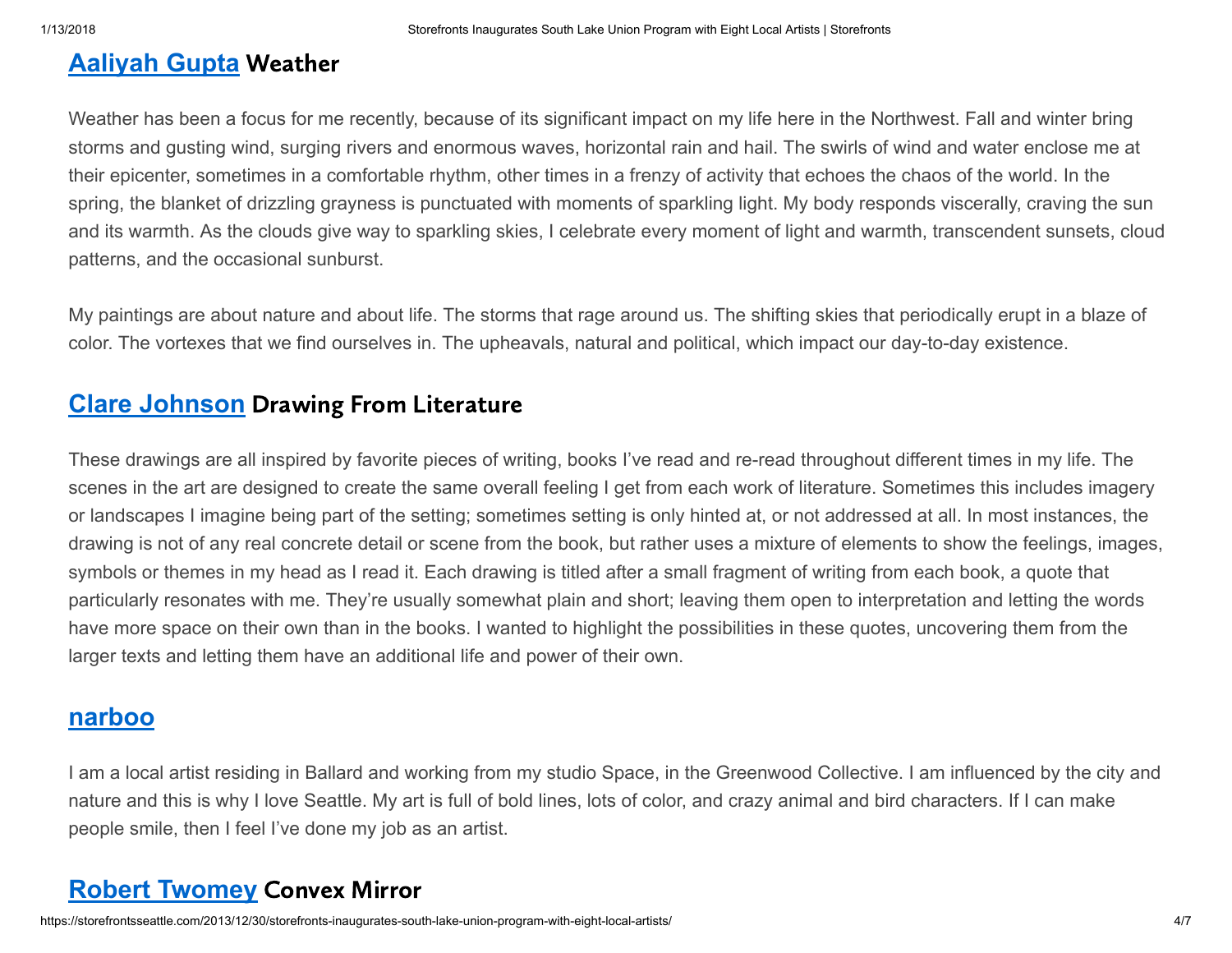My early experience as an engineer and neuroimaging researcher has given me intimate knowledge of technical and scientific practice. This is a key element of my artistic endeavor. I approach creative work with the critical perspective of an artist—interested in particular technologies' impact on our evolving culture, and how technologies can be use create new forms of expression, communication, and meaning. I am addressing the questions of who we are and how we see ourselves through work integrating traditional and new forms of expression. My projects are technically innovative while critically engaged with material and cultural tradition.

# **[Sylwia](http://sylwiatur.com/) Tur Templates**

When working on my sculptures, I am using analogies to the processes that come together to form language. The shapes I choose to make are simply things I am missing. Thus I am filling a gap for myself between what is already present and what I want to bring into being. Thinking of language as a system keeps pointing me in the direction of exploring many other systems present around us, those created by nature, those formed by humans and machines, and those systems, which are combinations of them all.

Architecture also plays a significant role as an inspiring force behind the aesthetic of my work. I am interested in basic geometric shapes, which are often devoid of inherent identity, thus providing a clean slate for my work. I can choose their identity by the way I bring them together, creating a personal language of objects out of this chosen vocabulary.

The exhibition will be on view from November 18, 2013 – February 14, 2014. For more information: [http://www.storefrontsseattle.com](http://www.storefrontsseattle.com/)

#### About [Shunpike](http://www.shunpike.org/):

Shunpike's mission is to fuel innovation in the arts by building productive partnerships, cultivating leadership and providing direct services to arts groups of all kinds.

Currently serving over 180 groups across Washington state, Shunpike provides small to medium-sized arts groups with financial and administrative services so they can get on with the job of creating art. Shunpike's Storefronts program encourages community engagement and urban renewal by placing art installations and pop-up creative enterprises in vacant retail space.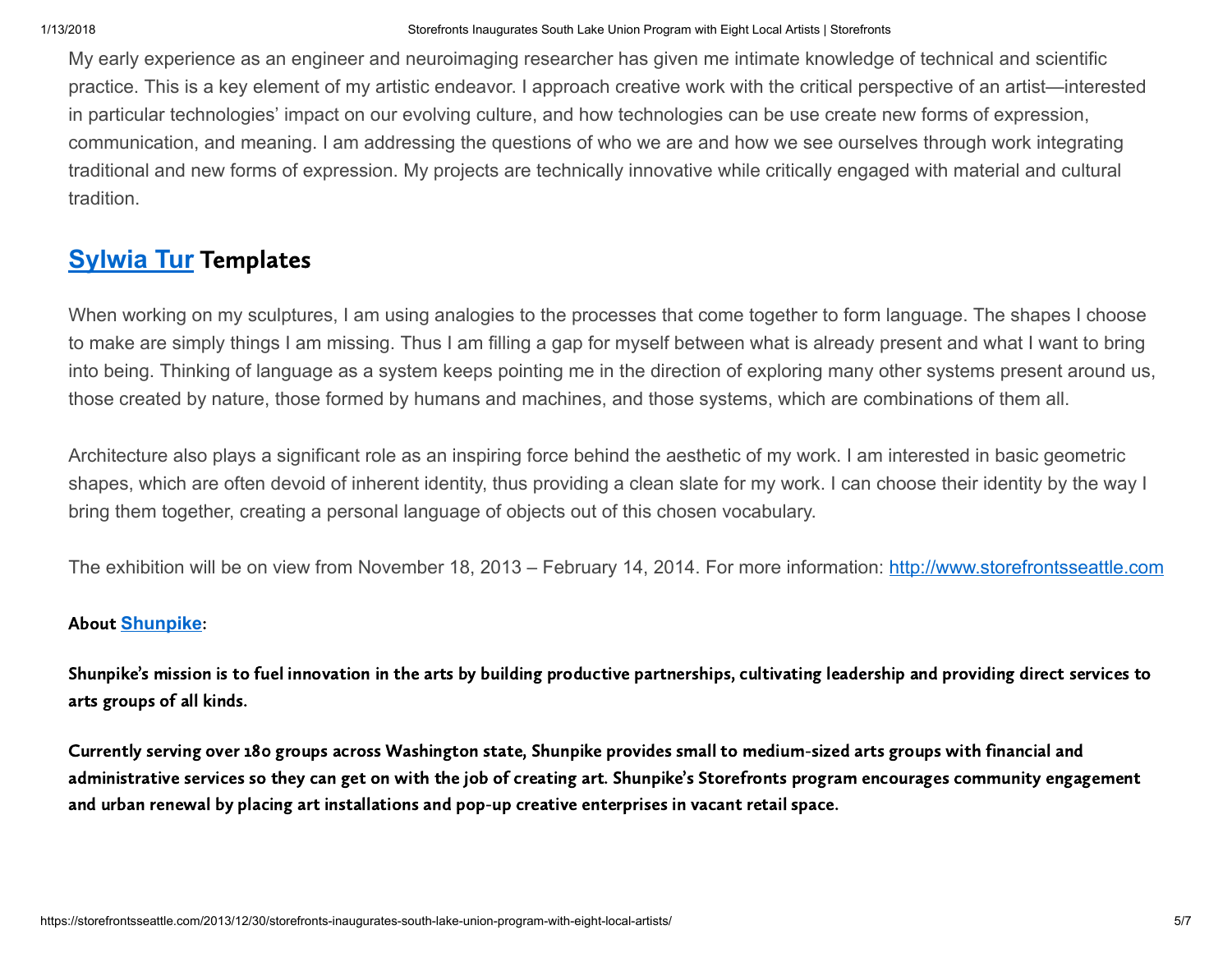



#### Share this:



2 bloggers like this.

Related

[Robert Twomey's Convex Mirror begins](https://storefrontsseattle.com/2013/12/06/robert-twomeys-convex-mirror-begins-drawing-in-south-lake-union/) drawing in South Lake Union With 1 comment

[Join us for a guided tour of South Lake](https://storefrontsseattle.com/2014/07/22/join-us-for-a-guided-tour-of-south-lake-union-storefronts/) Union Storefronts!

[Eight New Storefronts Now on Display in](https://storefrontsseattle.com/2017/11/21/eight-new-storefronts-now-on-display-in-south-lake-union-2/) South Lake Union

https://storefrontsseattle.com/2013/12/30/storefronts-inaugurates-south-lake-union-program-with-eight-local-artists/ 6/7